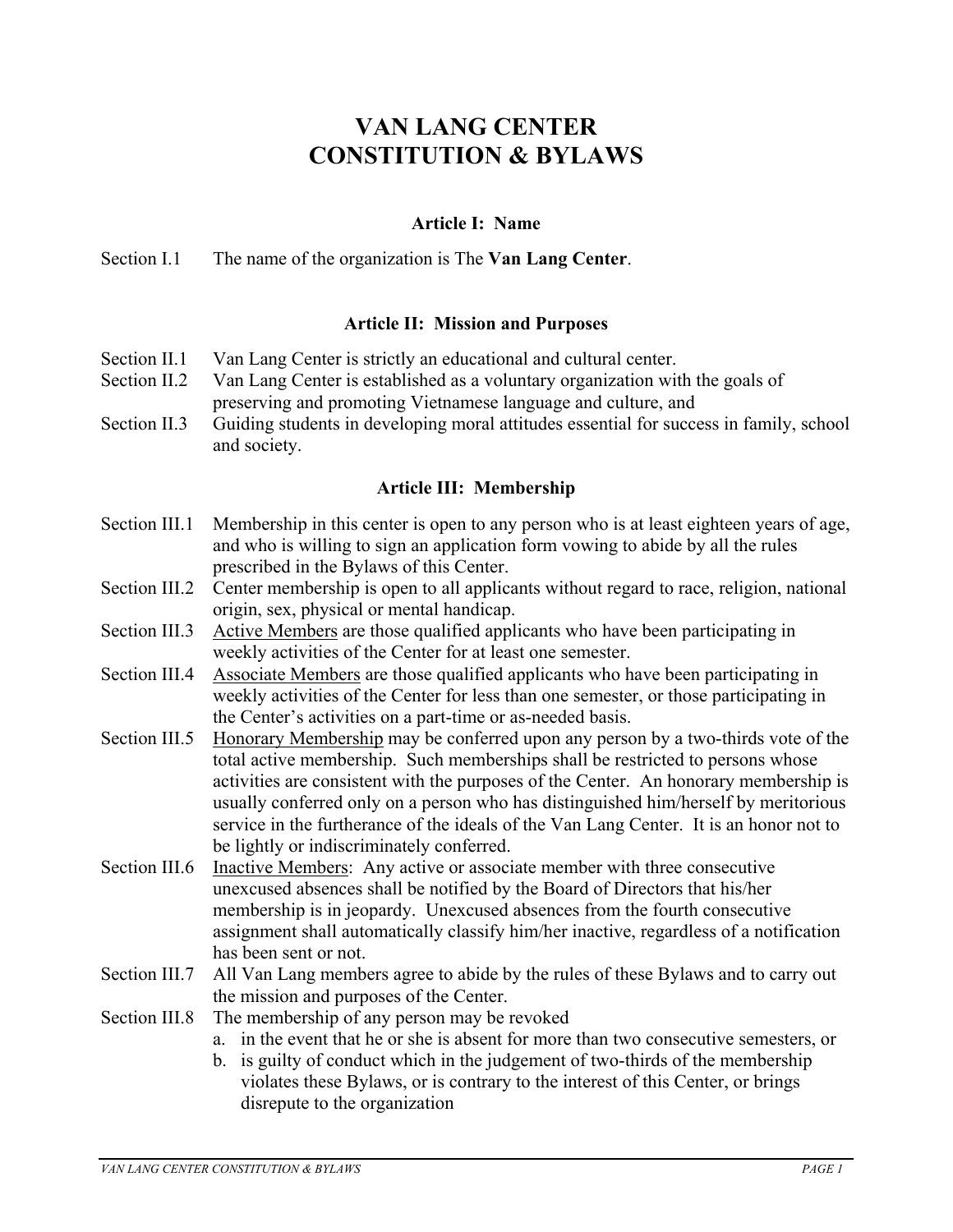## **Article IV: Organization and Duties of Officers**

- Section IV.1 The Board of Directors of Van Lang Center consists of:
	- a. President and Principal
	- b. Administrative Vice-President
	- c. Educational Vice-President
	- d. Treasurer
	- e. General Secretary and Librarian
	- f. Director of Student Activities and Health Services
- Section IV.2 The President shall:
	- a. preside at all meetings of the Center and of the Board of Directors;
	- b. act for the Center between meetings of the whole Center and the Board of Directors;
	- c. maintain and update the membership;
	- d. be ex-officio a member of all sub-committees of this Center;
	- e. appoint all vacant positions;
- Section IV.3 The Administrative Vice-President shall:
	- a. preside at all regular meetings in the absence of the President;
	- b. supervise students during their time at the Center;
	- c. enforce the Center's rules of behaviors for the students and the members;
	- d. monitor the Center properties and facilities;
	- e. act as the liaison between the Center and outside organizations.
- Section IV.4 The Educational Vice-President shall:
	- a. preside at all regular meetings in the absence of the President and the Administrative Vice-President;
	- b. assign the instructors to every and all classes according to their need;
	- c. maintain and update student records;
	- d. monitor classes' schedules and contents of educational programs;

#### Section IV.5 The Treasurer shall:

- a. collect all authorized fees and other funds;
- b. deposit all funds received by him/her with the bank designated by Board of Directors:
- c. make disbursements as authorized by the Board of Directors;
- d. maintain the financial records of the Center and furnish statements to the Board and members periodically and on request of those bodies.
- Section IV.6 The Librarian shall:
	- a. maintain the Center library;
	- b. promote use of library materials;
	- c. recommend additional library purchases;
	- d. keep an accurate record of meetings and activities of the Center and of the Board of Directors